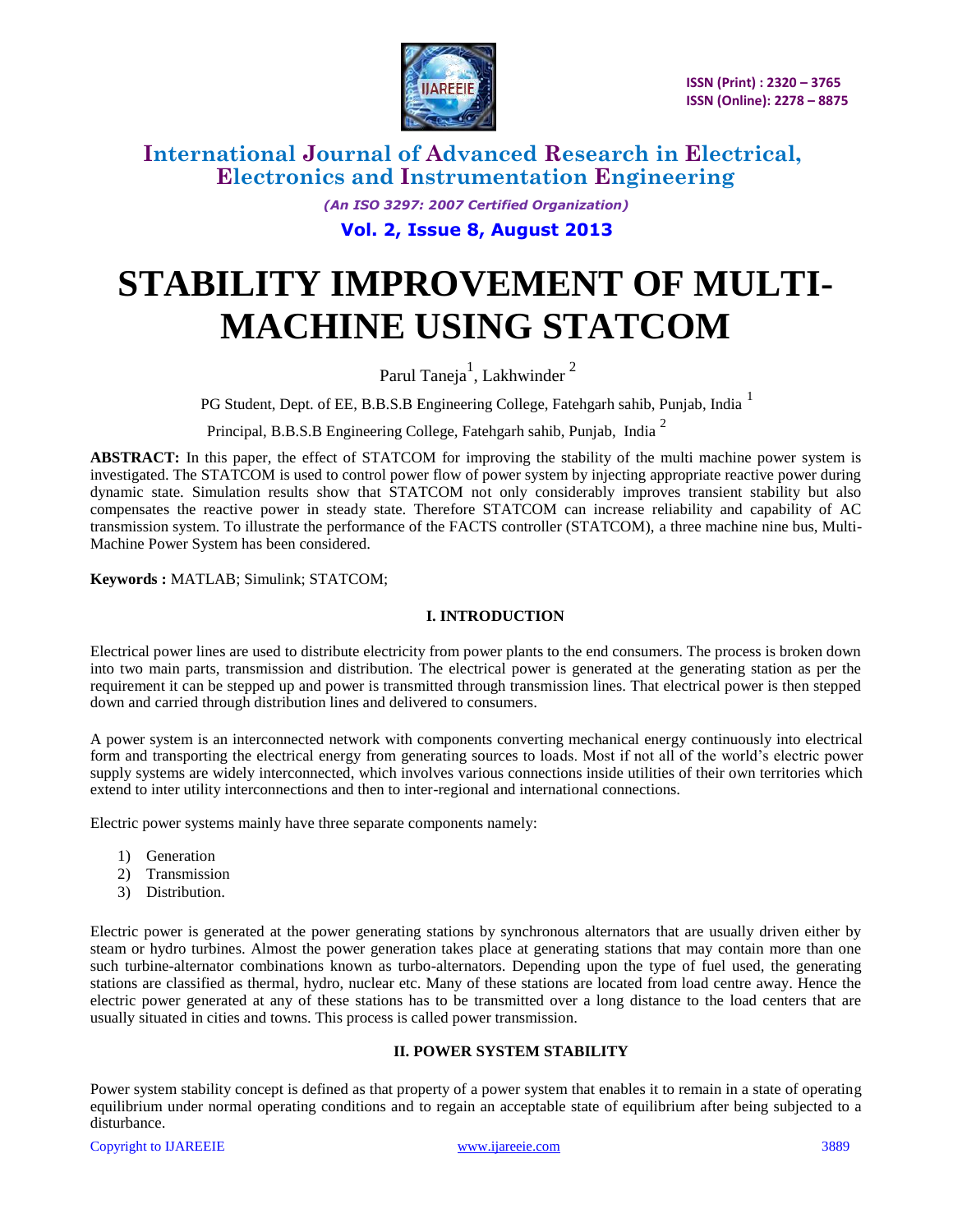

*(An ISO 3297: 2007 Certified Organization)*

### **Vol. 2, Issue 8, August 2013**

Stability as per IEEE (USA) can be defined as:

"That attribute of a system or part of the system which enables it to develop restoring forces between elements there of equal or greater than distributing forces so as to restore a state of equilibrium between elements."

The disturbances can be divided into two categories as explained below:

**Small disturbance** A small disturbance is one for which the system dynamics can be analyzed from linearizing the equations. The small changes in the load or generation can be termed as small disturbances. Initial power flow on that line may be considered as a small disturbance if the initial power flow on that line is not significant.

**Large disturbance** A large disturbance is one which results in a sudden dip in the bus voltages. They require remedial action in the form of clearance of the fault. The time period of the fault has a critical influence on system stability.

Stability of a power system is divided into three broad classes namely:

- 1) Steady state stability
- 2) Transient stability
- 3) Dynamic stability

A power system is transiently stable for a particular steady state operating condition and for a large disturbance or sequence of disturbances if, following that disturbances it reaches an acceptable steady state operating condition. It refers to the maximum flow of power possible with sudden and large changes such as sudden load changes. It is important to note that, while steady state is a function of only the operating condition, transient stability is a function of both the operating condition and the disturbances.Fig.1 shows the power system stability diagram.



Fig.1 Power system Stability diagram

The ability of a power system to maintain stability under continuous small disturbances is termed as Dynamic Stability (also known as small-signal stability). These small disturbances occur due random fluctuations in loads and at various levels of generation. In an intertwined power system, these random variations can lead to catastrophic failure as this may force the rotor angle to increase steadily.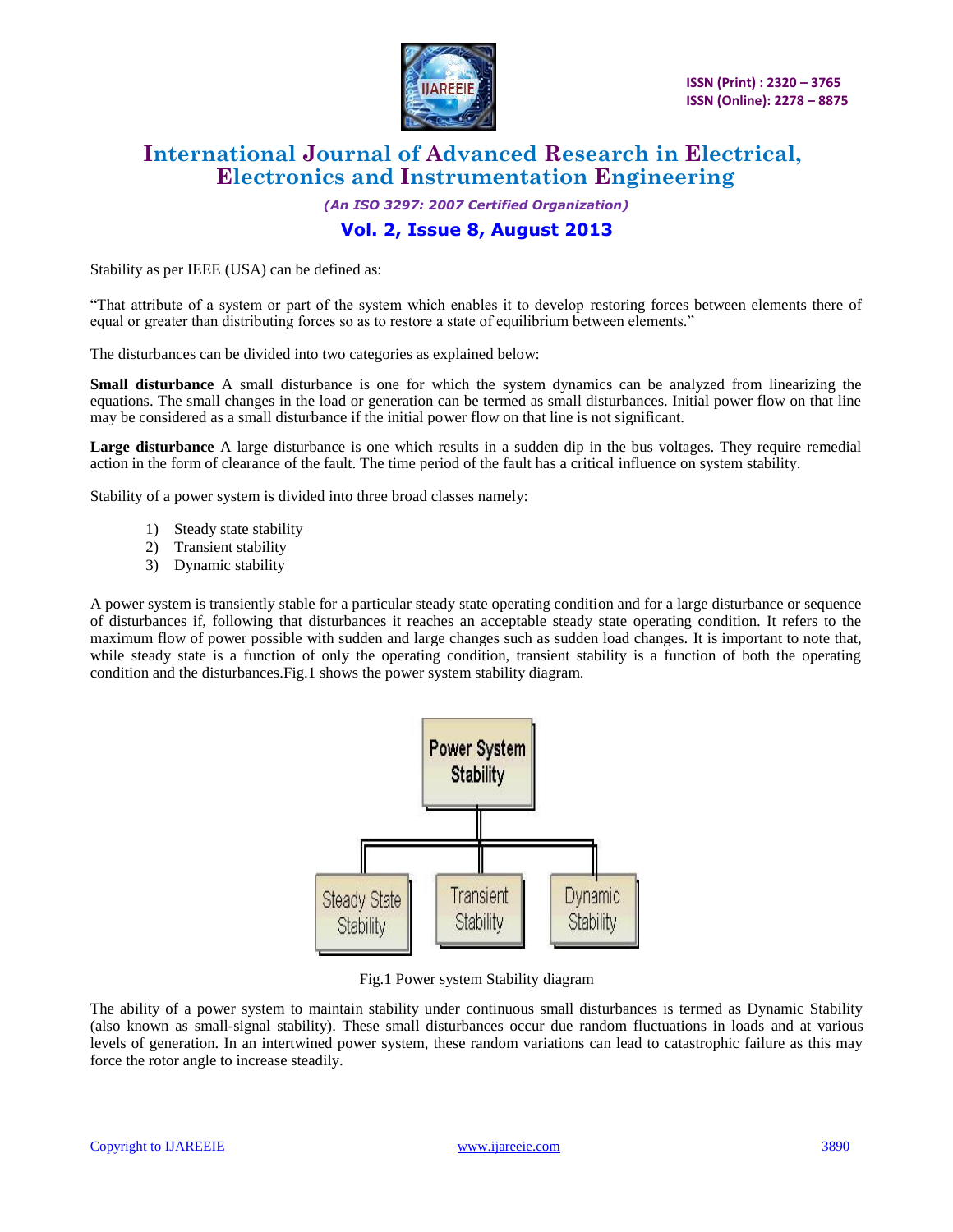

*(An ISO 3297: 2007 Certified Organization)*

### **Vol. 2, Issue 8, August 2013**

#### **III. STATIC SYNCHRONOUS COMPENSATOR (STATCOM)**

In general, STATCOM use to generate or absorb reactive power. The active power generation or absorption capability of the STATCOM **is** normally used under special circumstances such as to enhance the steady state and transient voltage control, to improve the sag elimination capability.

#### *A. BASIC OPERATION*

The basic electronic block of the STATCOM is the voltage sourced inverter that converts an input dc voltage into a three phase output voltage at fundamental frequency. In its simplest form, the STATCOM is made up of a coupling transformer, a voltage-sourced inverter and a dc capacitor. In this arrangement, the steady-state power exchange between the device and the ac system is mainly reactive. A functional model of the STATCOM is shown in fig.2



Fig. 2. STATCOM functional model

Regulating the amplitude of the STATCOM output voltage controls the reactive power exchange of the STATCOM with the ac system. If the amplitudes of the STATCOM output voltage and the **ac** system voltage are equal, the reactive current is zero and the STATCOM does not generate absorb reactive power. If the amplitude of the STATCOM output voltage is increased above the amplitude of the ac system voltage, the current flows through the transformer reactance from the STATCOM to the ac system, and the device generates reactive power (capacitive). If the amplitude of the STATCOM output voltage is decreased to a level below that of the ac system, then the current flows from the ac system to the STATCOM, resulting in the device absorbing reactive power (inductive). Since the STA'I'COM is generating/ absorbing only reactive power, the output voltage and the ac system voltage are in phase, when neglecting circuit losses**.** The current drawn from the STATCOM *is* 90'- shifted with respect to the ac system voltage, and it can be leading (generates reactive power) or lagging (absorbs reactive power).A capacitor is used to maintain dc voltage to the inverter. An uncontrolled rectifier based six diodes used to keep the Capacitor charged to the required levels.

#### *B.PRINCIPLE OF REACTIVE POWER CONTROL*

The principle of control reactive power via STATCOM is well known that the amount of type (capacitive or inductive) of reactive power exchange between the STATCOM and the system can be adjusted by controlling the magnitude of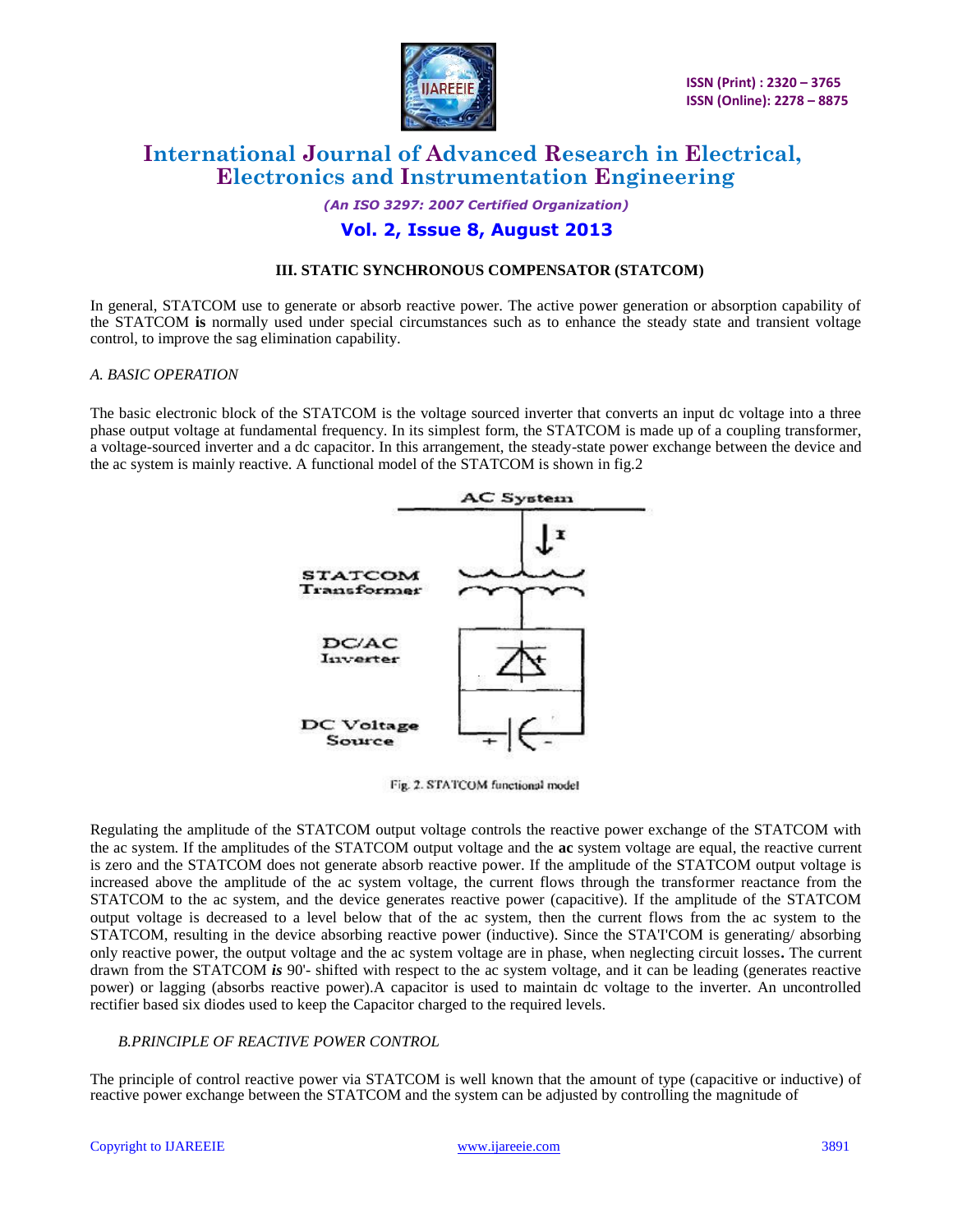

*(An ISO 3297: 2007 Certified Organization)*

### **Vol. 2, Issue 8, August 2013**

STATCOM output voltage with respect to that of system voltage. The reactive power supplied by the STATCOM is given as:

$$
Q = \frac{V}{X} - \frac{V}{X}
$$

Where:

**Q** is the reactive power.

*V***STATCOM** the magnitude of STATCOM output

voltage. **Vs** is the magnitude of system voltage.

**X** is the equivalent impedance between STATCOM and the system.

When Q is positive the STATCOM supplies reactive power to the system. Otherwise, the STATCOM absorbs reactive power from the system.

#### **IV.SIMULATION AND RESULTS OF MULTIMACHINE SYSTEM**

The popular Western System Coordinated Council (WSCC) 3-machines 9-bus practical power system is a widely used one and very frequently used Fig.3 shows a 3-machines 9-bus WSCC system. Here the loads have been assumed to be represented by constant impedance model.



Fig. 3 3-Machines 9-bus WSCC system

The base MVA of the system is 100, and system frequency is 60 Hz. All time constants are in seconds. The complete system with all the required components has been modeled by using MATLAB/Simulink blocks.

*A. RESULTS*

Case 1- MATLAB/Simulink model of multi-machine (3-machine 9-bus) WSCC system, is incorporated with a three-phase fault and without STATCOM. For transient Stability studies, the variation of relative angular positions of the generators with time has been analyzed. The relative angular positions of the rotor are calculated as given below:

del  $2_{1}$  = del 2-del 1

Copyright to IJAREEIE www.ijareeie.com 3892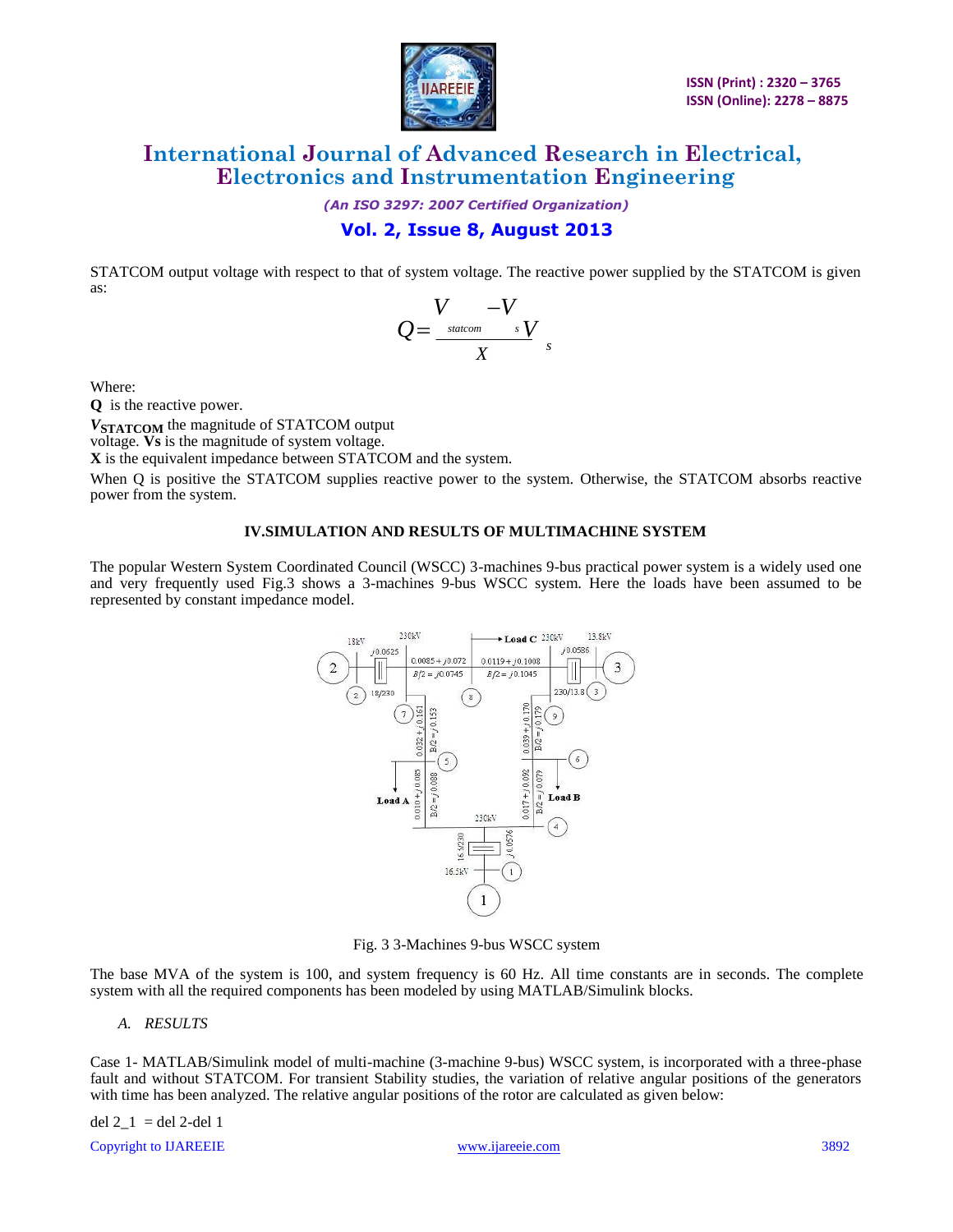

*(An ISO 3297: 2007 Certified Organization)* **Vol. 2, Issue 8, August 2013**

del  $3_2 =$  del 3-del 2

del  $3_1 =$ del 3- del 1

Where del 1, del 2and del 3 are the rotor angle for generators M1, M2 and M3



Fig. 4.1 Variation of Relative Angular Positions for delt2\_1, delt3\_2and delt3\_1with time

Fig.4.1 shows the variation of relative angular positions with time for 3-machine 9-bus system with a three-phase fault between bus 9 and bus 4. Due to the fault, the system goes to instability. The total simulation time taken is 20 sec.

Case 2**-** The MATLAB/Simulink model of 3-machine 9-bus WSCC system with a three-phase fault occurring between bus 9 and bus 4 and STATCOM placed between bus 9 and bus 4. For transient stability, the variation of relative angular positions with time is been analyzed. The total simulation time taken is 20 sec.



Fig. 4.2 Variation of Relative Angular Positions for delt2\_1, delt3\_2and delt3\_1with time

Fig.4.2 shows the variation of relative angular positions with time for 3-machine 9-bus system with a three-phase fault between bus 9 and bus 4.